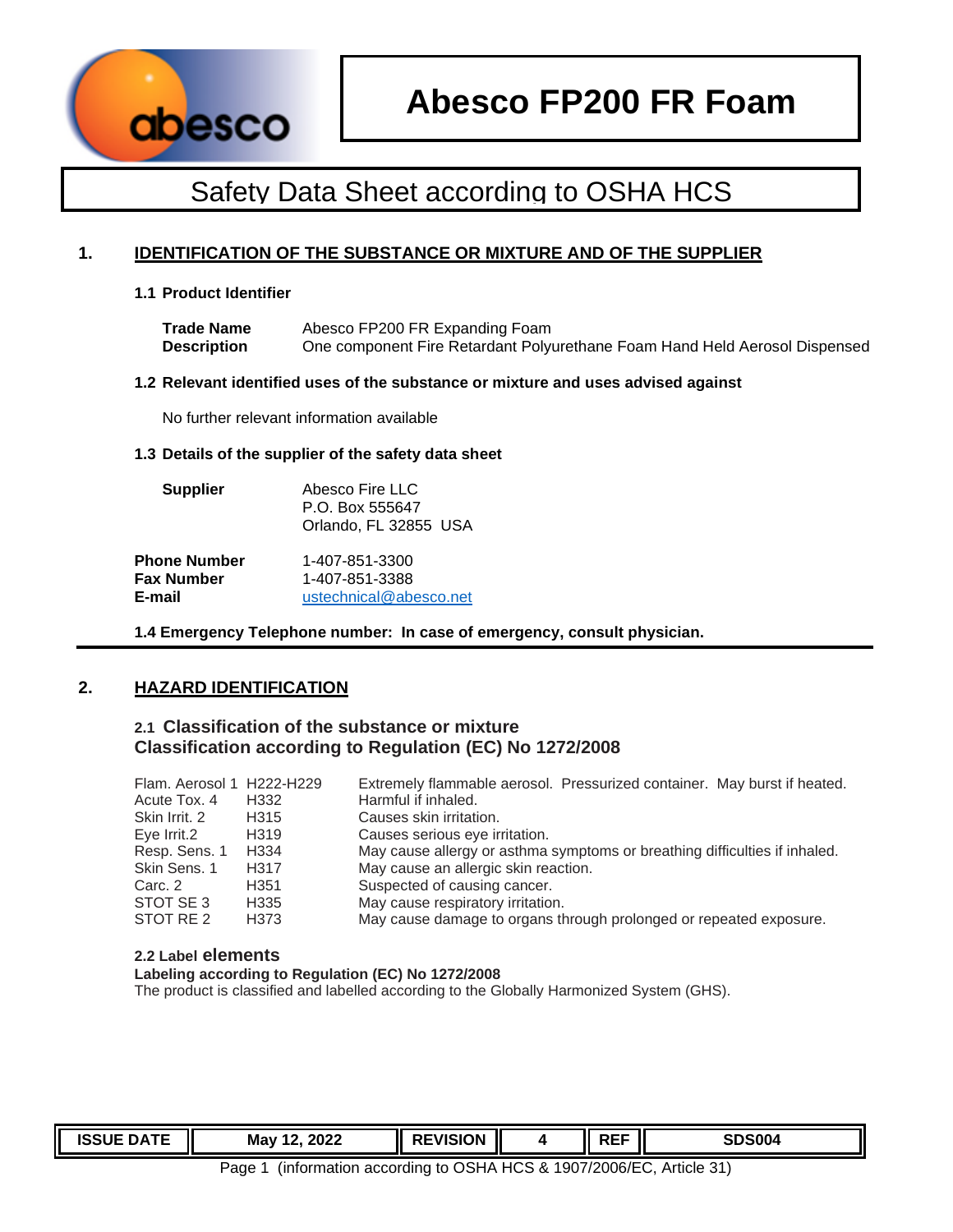

**Hazard pictograms** 



## **Signal word** Danger

**Hazard-determining components of labeling:** 

diphenylmethanediisocyanate, isomeres and homologues

#### **Hazard Statements**

| H <sub>222</sub> -H <sub>229</sub> | Extremely flammable aerosol. Pressurized container: May burst if heated. |  |
|------------------------------------|--------------------------------------------------------------------------|--|
|                                    |                                                                          |  |

- H332 Harmful if inhaled
- H315 Causes skin irritation.
- H319 Causes serious eye irritation.
- H334 May cause allergy or asthma symptoms or breathing difficulties if inhaled.
- H317 May cause an allergic skin reaction
- H351 Suspected of causing cancer.
- H335 May cause respiratory irritation.
- H373 May cause damage to organs through prolonged or repeated exposure.

## **Precautionary Statements**

- P102 Keep out of the reach of children.
- P201 Obtain special instructions before use.
- P210 Keep away from heat, hot surfaces, sparks, open flames and other ignition sources. No smoking.
- P211 Do not spray on an open flame or other ignition source.<br>P251 Do no pierce or burn, even after use.
- Do no pierce or burn, even after use.
- P284 In case of inadequate ventilation wear respiratory protection (a protective mask with an appropriate gas filter – i.e. type A1 according to standard EN 14387).
- P280 Wear protective gloves/protective clothing/eye protection.
- P260 Do not breathe vapors/spray.
- P302+P352 IF ON SKIN: Wash with plenty of water/soap
- P305+351+P338 IF IN EYES: Rinse cautiously with water for several minutes. Remove contact lenses, if present and easy to do. Continue rinsing.
- P308+P313 IF exposed or concerned: Get medical advice/attention.
- P304+P340 IF INHALED: Remove person to fresh air and keep comfortable for breathing.
- P410+P412 Protect from sunlight. Do not expose to temperatures exceeding 50° C / 122 ° F.
- P501 Dispose of container in accordance with local/regional/national/international regulations.

## **Additional information:**

Contains isocyanates. May produce an allergic reaction.

Persons already sensitized to diisocyanates may develop allergic reactions when using this product. Persons suffering from asthma, eczema or skin problems should avoid contact, including dermal contact, with this product. This product should not be used under conditions of poor ventilation unless a protective mask with an appropriate gas filter (i.e. type A1 according to standard EN 14387) is used.

| 100<br>--<br>ישכפ, | 2022<br>May<br>n | וארואווא<br>- -<br>ЭN<br>51 | ---<br>--- | <b>SDS004</b> |
|--------------------|------------------|-----------------------------|------------|---------------|
|                    |                  |                             |            |               |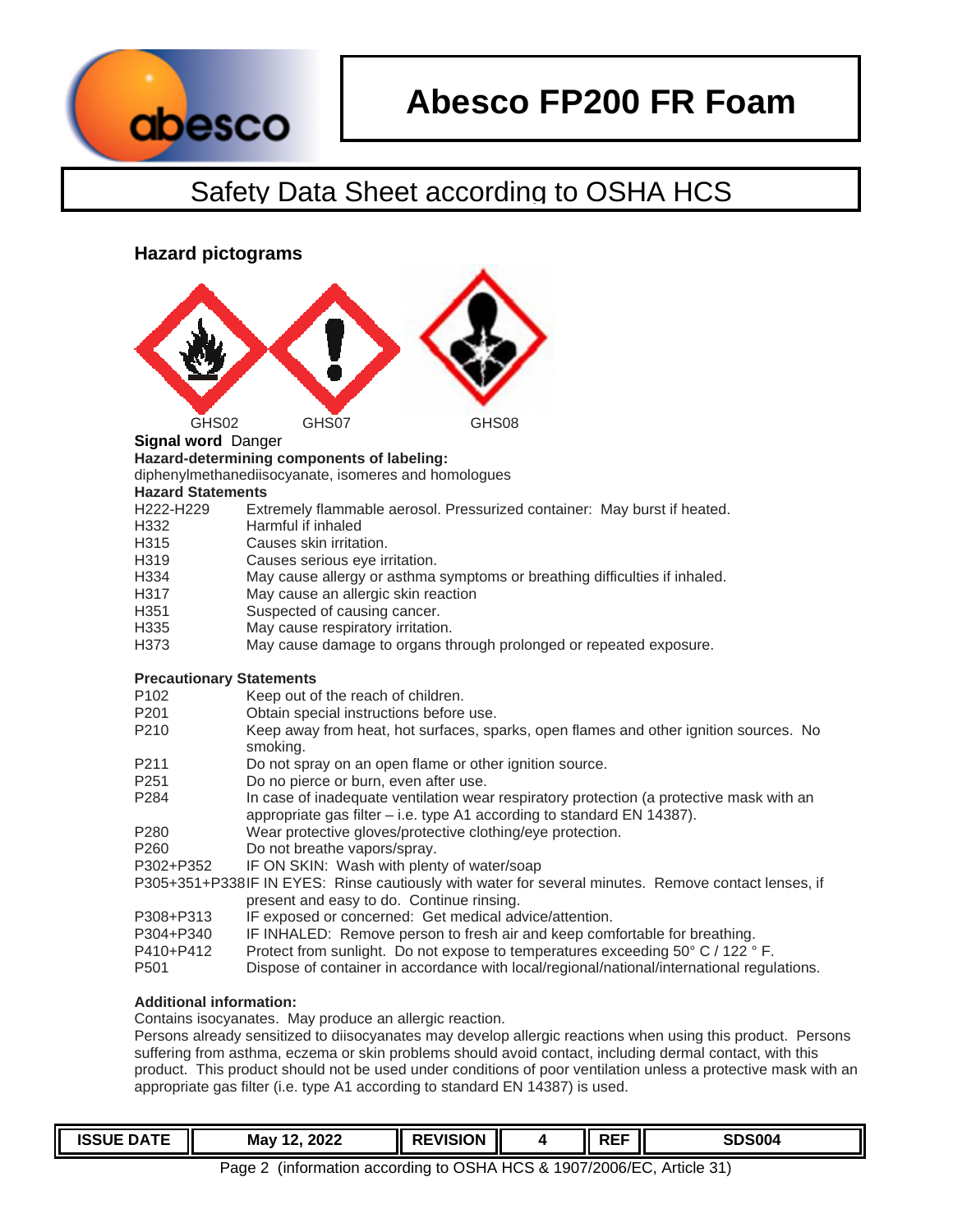

# **Abesco FP200 FR Foam**

## Safety Data Sheet according to OSHA HCS

**2.3 Other hazards Results of PBT and vPvB assessment PBT: Not applicable vPvB: Not applicable** 

· **Classification system:**  · **NFPA ratings (scale 0 - 4)** 

 $Health = 1$  $Fire = 0$  $Reactivity = 3$ 



· **HMIS-ratings (scale 0 - 4)**

**Health = 1**   $Fire = 0$ **Reactivity = 3** 

## **3. COMPOSITION / INFORMATION ON THE COMPONENTS**

## **3.2 Chemical characterization: Mixtures**

**Description:** Mixture of substances listed below with non-hazardous additions.

| Dangerous components:                                                                                             | <b>CAS</b>                          | Range (%) |
|-------------------------------------------------------------------------------------------------------------------|-------------------------------------|-----------|
| Diphenylmethanediisocyanate, Isomeres and Homologues                                                              | 9016-87-9                           | 40-50%    |
| ◇<br>Resp. Sens. 1, H334; Carc. 2, H351; STOT RE 2, H373;                                                         |                                     |           |
| $\Diamond$<br>Acute Tox. 4, H332; Skin Irrit. 2, H315; Eye Irrit. 2, H319, Skin<br>Sens. 1, H317; STOT SE 3, H335 |                                     |           |
| Tris(2-chlorisopropyl)-phosphate                                                                                  | 13674-84-5                          | $5 - 15%$ |
| Acute Tox. 4, H302                                                                                                |                                     |           |
| <b>Dimethyl Ether</b>                                                                                             | $115 - 10 - 6$<br>EINECS: 204-065-8 | $1 - 12%$ |
| v<br>Flam. Gas 1, H220; Press. Gas C, H280                                                                        |                                     |           |
| <b>Isobutane</b>                                                                                                  | $75 - 28 - 5$                       | $1 - 10%$ |
| <b>Halogenated Polyetherpolyol</b>                                                                                | 86675-46-9                          | $1 - 5%$  |
| <b>Propane</b>                                                                                                    | 74-98-6                             | $1 - 5%$  |

**Additional information:** For the wording of the listed risk phrases refer to section 16.

| <b>ISSUE</b> '<br>---<br>ᄖ<br>. در. | ຳ∩າ∙<br>May<br>4 C<br>WZ.<br>$\sim$ $\sim$ $\sim$ $\sim$ $\sim$ $\sim$ | <b>/ISION</b><br>к. | DEE<br><b>11-1</b> | <b>SDS004</b> |
|-------------------------------------|------------------------------------------------------------------------|---------------------|--------------------|---------------|
|                                     |                                                                        |                     |                    |               |

Page 3 (information according to OSHA HCS & 1907/2006/EC, Article 31)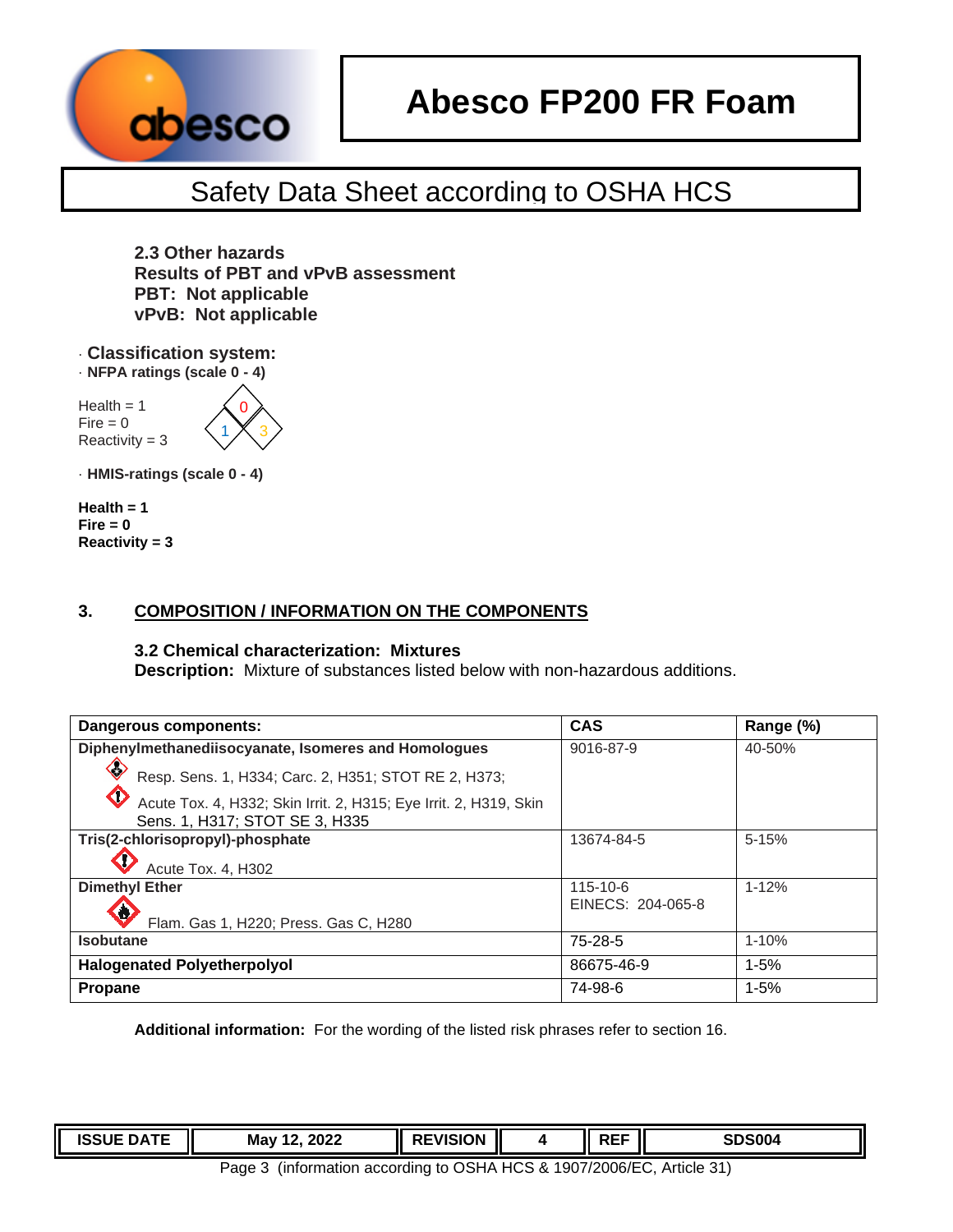

## **4. FIRST AID MEASURES**

## **4.1 General information:**

Symptoms of poisoning may even occur after several hours; therefore medical observation for at least 48 hours after the accident.

#### **After inhalation:**

Supply fresh air and to be sure call for a doctor.

In case of unconsciousness place patient stably in side position for transportation.

**After skin contact:** Immediately wash with water and soap and rinse thoroughly.

**After eye contact:** Rinse opened eye for several minutes under running water. If symptoms persist, consult a doctor.

**After swallowing:** Immediately call a doctor.

**4.2 Most important symptoms and effects, both acute and delayed**  No further relevant information available.

**4.3 Indication of any immediate medical attention and special treatment needed**  No further relevant information available.

## **5. FIRE FIGHTING MEASURES**

## **5.1 Extinguishing Media**

Foam. Do not use water.

**For safety reasons unsuitable extinguishing agents: Water with full jet** 

## **5.2 Special hazards arising from the substance or mixture**

Carbon monoxide (CO) Nitrogen oxides (NOx) Hydrogen cyanide (HCN)

## **5.3 Advice for firefighters**

**Protective equipment:** Mouth respiratory protective device. **Additional information** Cool endangered receptacles with water spray.

## **6. ACCIDENTAL RELEASE MEASURES**

## **6.1 Personal precautions, protective equipment and emergency procedures**

Ensure adequate ventilation

Keep away from ignition sources

Wear protective equipment. Keep unprotected persons away.

## **6.2 Environmental precautions:**

Do not allow product to reach sewage system or any water course. Inform respective authorities in case of seepage into water course or sewage system. Do not allow to enter sewers/ surface or ground water.

| <b>ISSUE</b><br><b>DATE</b><br>ப∆− | 2022<br>May<br>. . | SION<br>D.<br>к. | Ш | ---<br>. .<br><br>. | SDS004<br>. נור |
|------------------------------------|--------------------|------------------|---|---------------------|-----------------|
|                                    |                    |                  |   |                     |                 |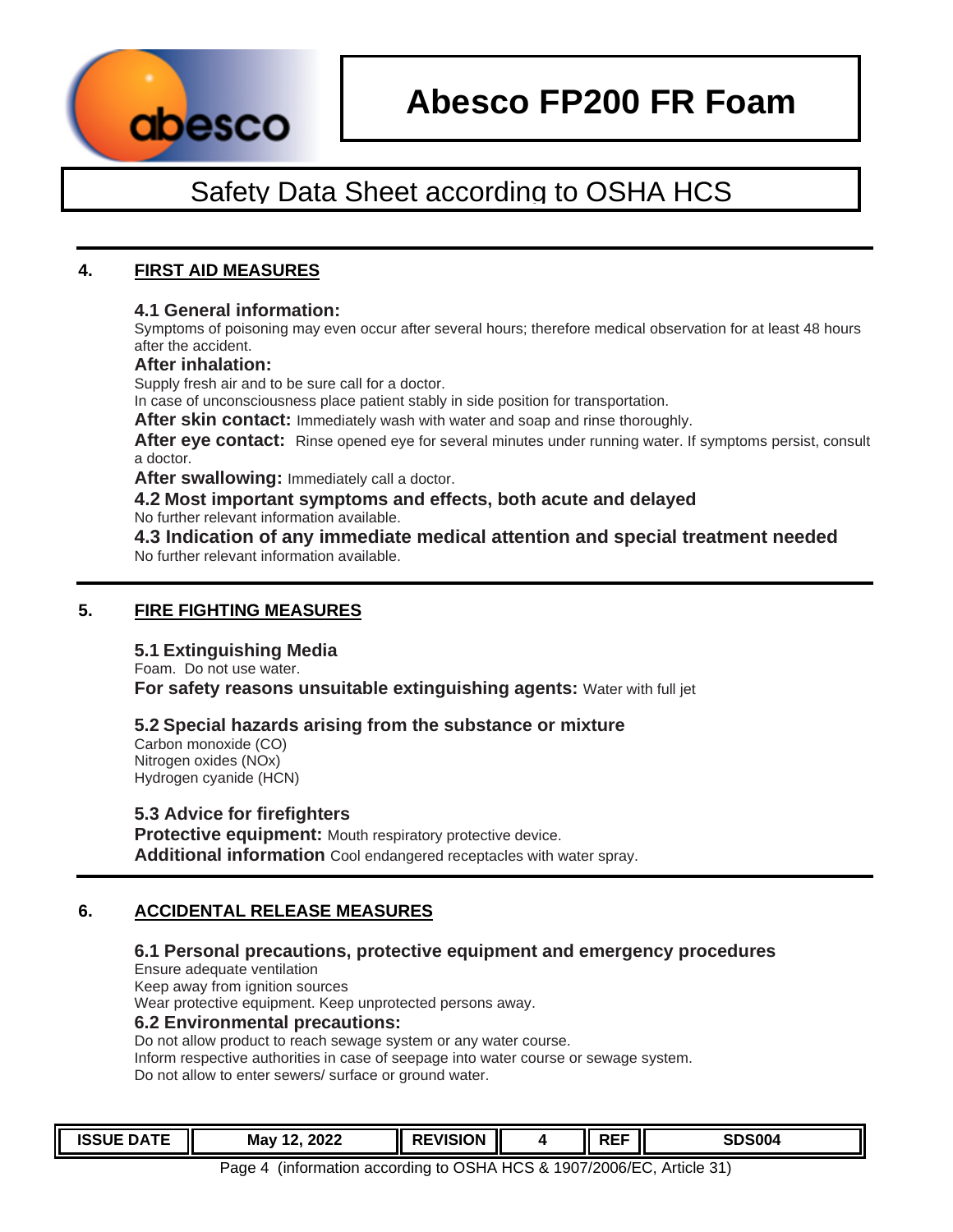

## **6.3 Methods and material for containment and cleaning up:**

Dispose contaminated material as waste according to item 13.

Ensure adequate ventilation.

Do not flush with water or aqueous cleansing agents

Absorb with liquid-binding material (sand, diatomite, acid binders, universal binders, sawdust).

## **6.4 Reference to other sections**

See Section 7 for information on safe handling.

See Section 8 for information on personal protection equipment.

See Section 13 for disposal information.

## **7. HANDLING AND STORAGE**

## **7.1 Precautions for safe handling**

Ensure good ventilation/exhaustion at the workplace. Open and handle receptacle with care.

#### **Information about protection against explosions and fires:**

Keep ignition sources away - Do not smoke. Protect against electrostatic charges.

## **7.2 Conditions for safe storage, including any incompatibilities Storage:**

**Requirements to be met by storerooms and receptacles:**  Store in a cool location. Store only in the original receptable. Observe official regulations on storing packaging with pressurized containers. **Information about storage in one common storage facility:**  Store away from oxidizing agents. **Further information about storage conditions:**  Store in dry conditions. Store in a cool, dry place. Heat will increase pressure and may lead to the receptacle bursting. Keep receptacle tightly sealed. Do not gas tight seal receptacle. Protect from heat and direct sunlight. **7.3 Specific end use(s)** No further relevant information available.

## **8. EXPOSURE CONTROLS / PERSONAL PROTECTION**

**Additional information about design of technical facilities:** No further data; see item 7.

| <b>ISSUE DATE</b> | 2022<br>. .<br>May<br>_____ | EVISION<br>Ш | I | ---<br>.<br>$\sim$<br><br>◝ | SDS004 |
|-------------------|-----------------------------|--------------|---|-----------------------------|--------|
|                   |                             |              |   |                             |        |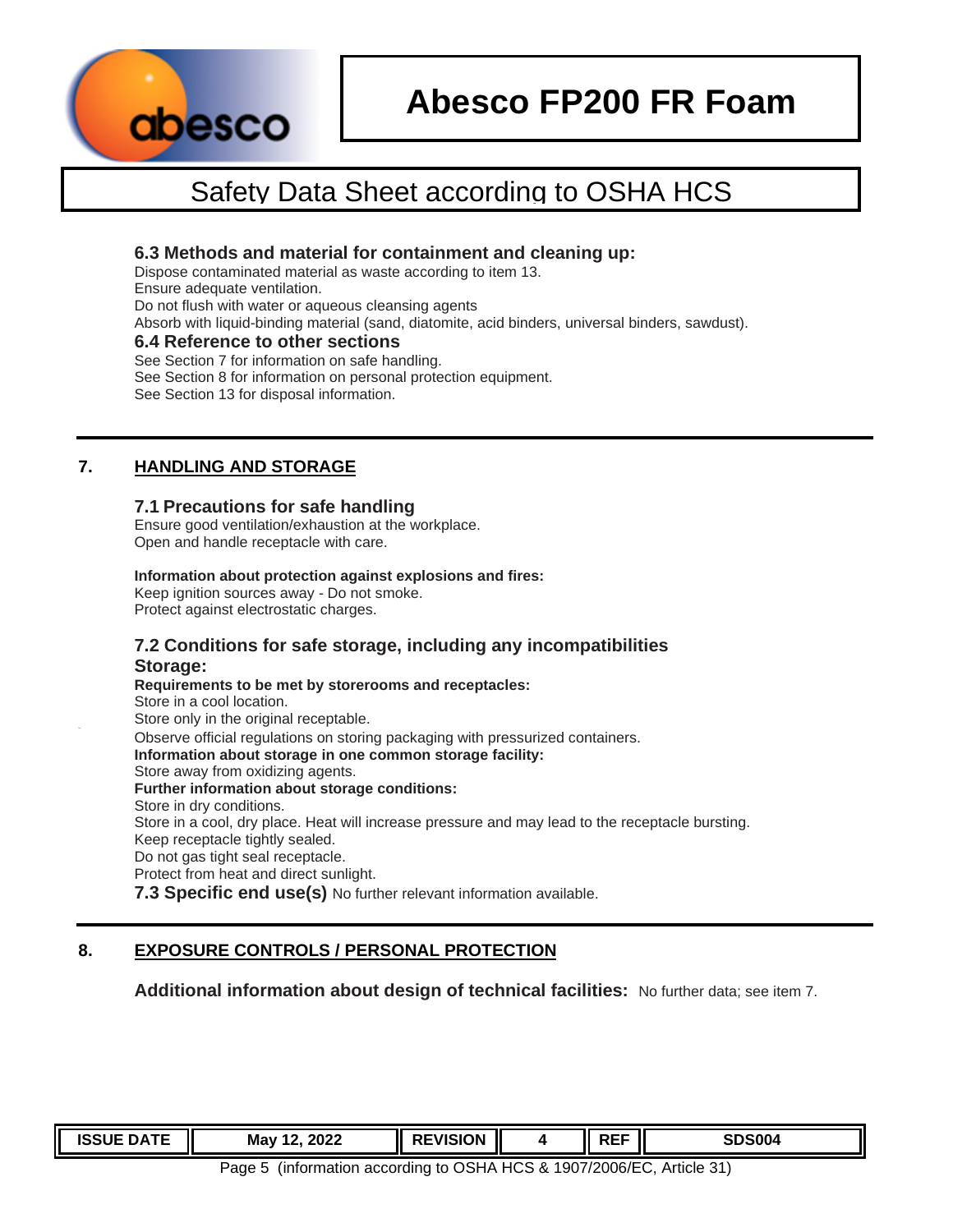

## **8.1 Control Parameters**

**The following constituents are the only constituents of the product which have a PEL, TLV or other recommended exposure limit. At this time, the other constituents have no known exposure limits.**

| Ingredients with limit values that require monitoring at the workplace: |                                                    |  |  |  |
|-------------------------------------------------------------------------|----------------------------------------------------|--|--|--|
| 9016-87-9 diphenylmethanediisocyanate, isomers and homologues           |                                                    |  |  |  |
| WEEL                                                                    | Short-Term value: 0.07 mg/m <sup>3</sup>           |  |  |  |
|                                                                         | Long-Term value 0.02 mg/m <sup>3</sup>             |  |  |  |
| 115-10-6 dimethyl ether                                                 |                                                    |  |  |  |
| WEEL                                                                    | Long-Term value: 1910 mg/m <sup>3</sup> , 1000 ppm |  |  |  |

**Additional information:** The lists that were valid during the creation were used as basis.

## **8.2 Exposure Controls**

#### **Personal protective equipment:**

#### **General protective and hygienic measures:**

Keep away from foodstuffs, beverages and feed.

Immediately remove all soiled and contaminated clothing.

Wash hands before breaks and at the end of work.

Do not inhale gases / fumes / aerosols.

Avoid contact with the eyes and skin.

#### **Respiratory Protection:**

In case of brief exposure or low pollution use respiratory filter device. In case of intensive or longer exposure use respiratory protective device that is independent of circulating air.

## **Protection of hands:**



Protective gloves

The glove material has to be impermeable and resistant to the product/ the substance/ the preparation. Due to missing tests no recommendation to the glove material can be given for the product/ the preparation/ t he chemical mixture.

Selection of the glove material on consideration of the penetration times, rates of diffusion and the degradation **Material of gloves** 

The selection of the suitable gloves does not only depend on the material, but also on further marks of quality and varies from manufacturer to manufacturer. As the product is a preparation of several substances, the resistance of the glove material can not be calculated in advance and has therefore to be checked prior to the application.

#### **Penetration time of glove material**

The exact break through time has to be found out by the manufacturer of the protective gloves and has to be observed.

#### **Eye protection:**

| $AA = 2$<br>⊐⊤۸۱<br>ISSUE<br><b>FDATE</b> | 2022<br>May | VISION | ---<br>.<br>∼ | <b>SDS004</b><br>จเ |
|-------------------------------------------|-------------|--------|---------------|---------------------|
|                                           |             |        |               |                     |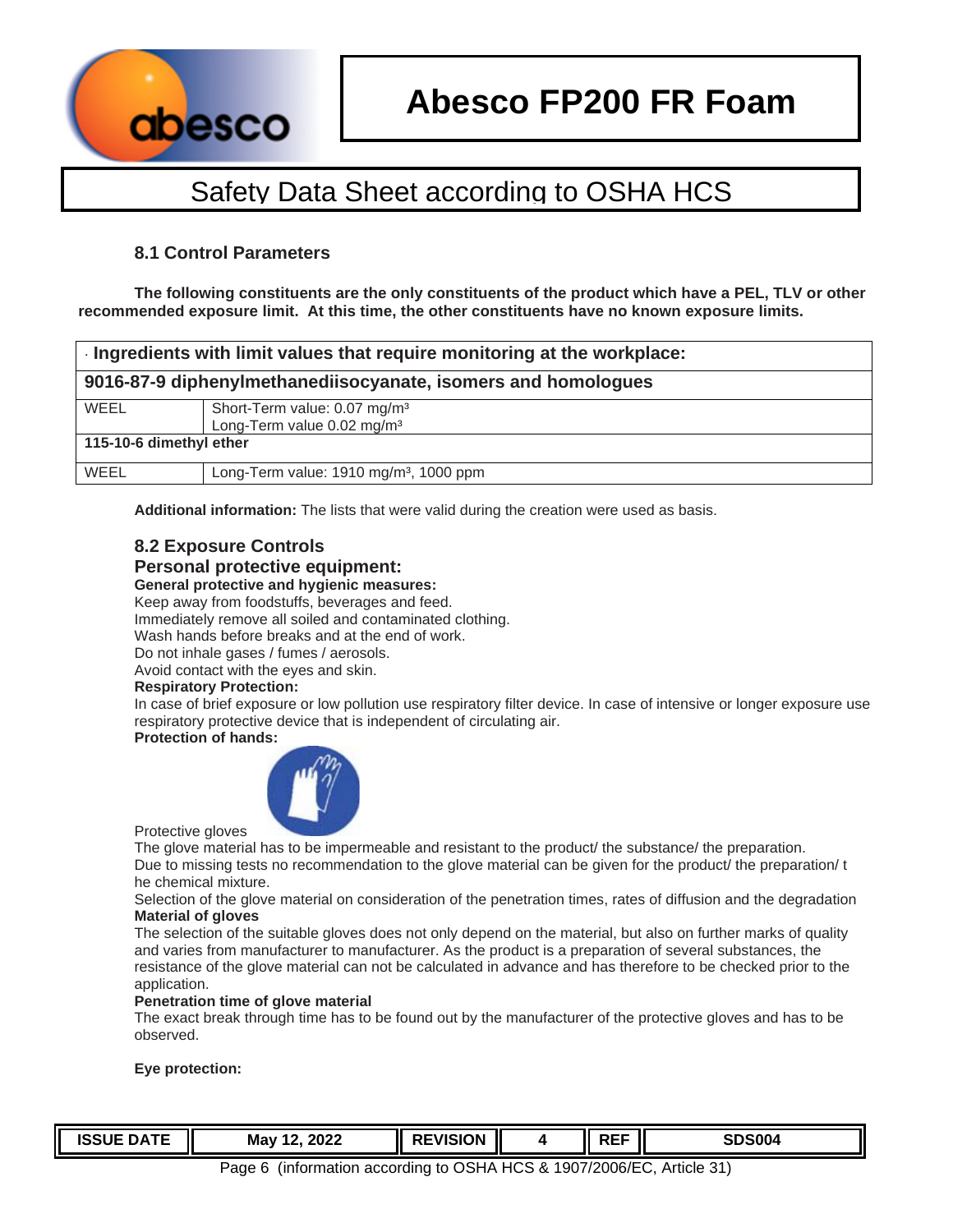



Tightly sealed goggles

## **9. PHYSICAL AND CHEMICAL PROPERTIES**

| 9.1 Information on basic physical and chemical properties<br><b>General information</b> |
|-----------------------------------------------------------------------------------------|
| Appearance:                                                                             |
| <b>Form: Aerosol</b>                                                                    |
| <b>Color:</b> According to product specification (foam is pink on cure)                 |
| <b>Odor:</b> Characteristic                                                             |
| <b>Odor threshold: Not determined</b>                                                   |
| pH-value: Not determined                                                                |
| <b>Change in condition</b>                                                              |
| Melting point/Melting range: Undetermined.                                              |
| Boiling point/Boiling range: Not applicable, as aerosol.                                |
| Flash point: Not Applicable, as aerosol.                                                |
| Flammability (solid, gaseous): Not applicable.                                          |
| Ignition temperature: 199°C (390°F)                                                     |
| <b>Decomposition temperature:</b> Not determined.                                       |
| Auto igniting: Product is not self-igniting.                                            |
| <b>Danger of explosion:</b> Heating may cause an explosion.                             |
| <b>Explosion limits:</b> Upper/Lower not determined.                                    |
| <b>Density: Not determined.</b>                                                         |
| Relative Density / Vapor Density: Not determined.                                       |
| Evaporation Rate: Not Applicable.                                                       |
| <b>Solubility in / Miscibility with Water: Insoluble, not miscible.</b>                 |
| Vapor Pressure: Not determined.                                                         |
| <b>Solvent content:</b>                                                                 |
| <b>VOC: 18.1 %</b>                                                                      |
| <b>Q 2 Other information:</b> No further relevant information available                 |

## **prmation:** No further relevant information available.

## **10. STABILITY AND REACTIVITY**

**10.1 Reactivity –** No further relevant information available**.** 

## **10.2 Chemical Stability**

## **Thermal decomposition / conditions to be avoided:**

No decomposition if used according to specifications.

**10.3 Possibility of hazardous reactions:** No dangerous reactions known.

**10.4 Conditions to avoid:** No further relevant information available.

| <b>ISSUE DATE</b> | יממר<br>May<br>LULL | EVISION<br><br>$\mathbf{L}$ | <b>REF</b> | <b>SDS004</b> |
|-------------------|---------------------|-----------------------------|------------|---------------|
|                   |                     |                             |            |               |

Page 7 (information according to OSHA HCS & 1907/2006/EC, Article 31)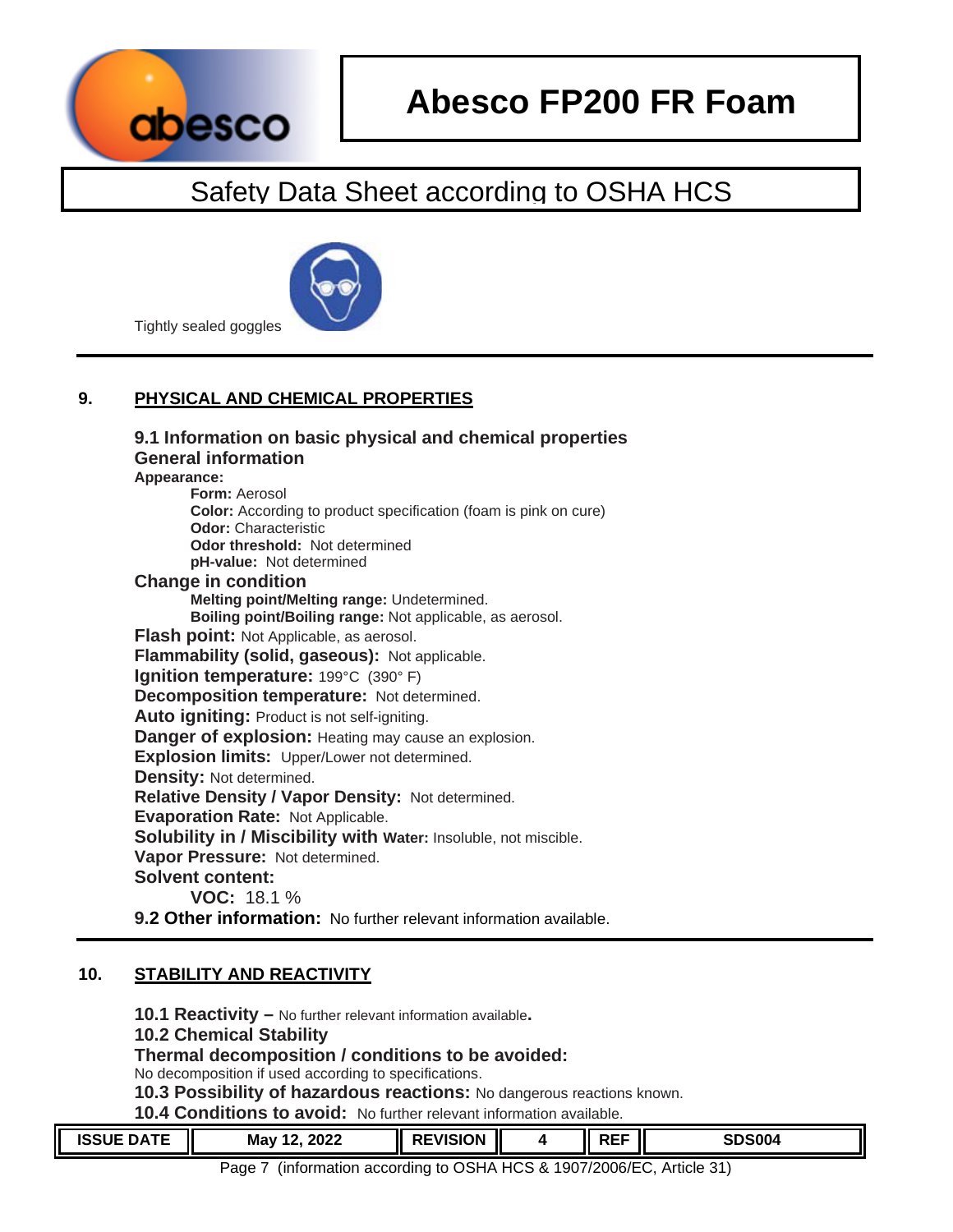

**10.5 Incompatible materials:** No further relevant information available. **10.6 Hazardous decomposition products:**  Carbon monoxide Nitrogen oxides (NOx)

Hydrogen cyanide (prussic acid)

## **11. TOXICOLOGICAL INFORMATION**

## **11.1 Information on toxicological effects**

|                                      | . LD/LC50 values that are relevant for classification:                                                                                                                                                                                                                                 |                                                                                                                                                                                                                                                          |
|--------------------------------------|----------------------------------------------------------------------------------------------------------------------------------------------------------------------------------------------------------------------------------------------------------------------------------------|----------------------------------------------------------------------------------------------------------------------------------------------------------------------------------------------------------------------------------------------------------|
| CAS: 115-10-6 dimethyl ether         |                                                                                                                                                                                                                                                                                        |                                                                                                                                                                                                                                                          |
| Inhalative                           | LC50/4 h                                                                                                                                                                                                                                                                               | 308 mg/l (rat)                                                                                                                                                                                                                                           |
|                                      | CAS: 86675-46-9 Halogenated polyetherpolyol                                                                                                                                                                                                                                            |                                                                                                                                                                                                                                                          |
| Oral                                 | LD50                                                                                                                                                                                                                                                                                   | 917 mg/kg (rat)                                                                                                                                                                                                                                          |
|                                      | CAS: 13674-84-5 tris (2-chlorisopropyl)-phosphate                                                                                                                                                                                                                                      |                                                                                                                                                                                                                                                          |
| Oral                                 | LD 50                                                                                                                                                                                                                                                                                  | $3,600$ mg/kg (rat)                                                                                                                                                                                                                                      |
| preparations:<br>Harmful<br>Irritant | <b>Primary irritant effect:</b><br><b>Serious eye damage/irritation:</b> Irritating effect.<br><b>Respiratory or skin sensitization:</b><br>Sensitization possible through inhalation.<br>Sensitization possible through skin contact.<br><b>Additional toxicological information:</b> | Skin corrosion/irritation: Irritant to skin and mucous membranes.<br>The product shows the following dangers according to internally approved calculation methods for<br><b>CMR</b> effects (carcinogenetic, mutagenicity and toxicity for reproduction) |

Carc. 2

| <b>IARC (International Agency for Research on Cancer)</b> |                                                                                                        |  |  |  |
|-----------------------------------------------------------|--------------------------------------------------------------------------------------------------------|--|--|--|
| diphenylmethanediisocyanate, isomers and homologues       |                                                                                                        |  |  |  |
| <b>NTP (National Toxicity Program)</b>                    |                                                                                                        |  |  |  |
| None of the ingredients is listed.                        |                                                                                                        |  |  |  |
|                                                           |                                                                                                        |  |  |  |
|                                                           |                                                                                                        |  |  |  |
|                                                           | <b>OSHA-Ca (Occupational Safety &amp; Health Administration)</b><br>None of the ingredients is listed. |  |  |  |

| <b>ISSUE</b><br>----<br>DΑ<br>. . | 2022<br>May<br>£ | <b>EVISION</b><br>- -<br>D.<br>JЛ<br>M | DEE<br>11∟ | <b>SDS004</b> |
|-----------------------------------|------------------|----------------------------------------|------------|---------------|
|                                   |                  |                                        |            |               |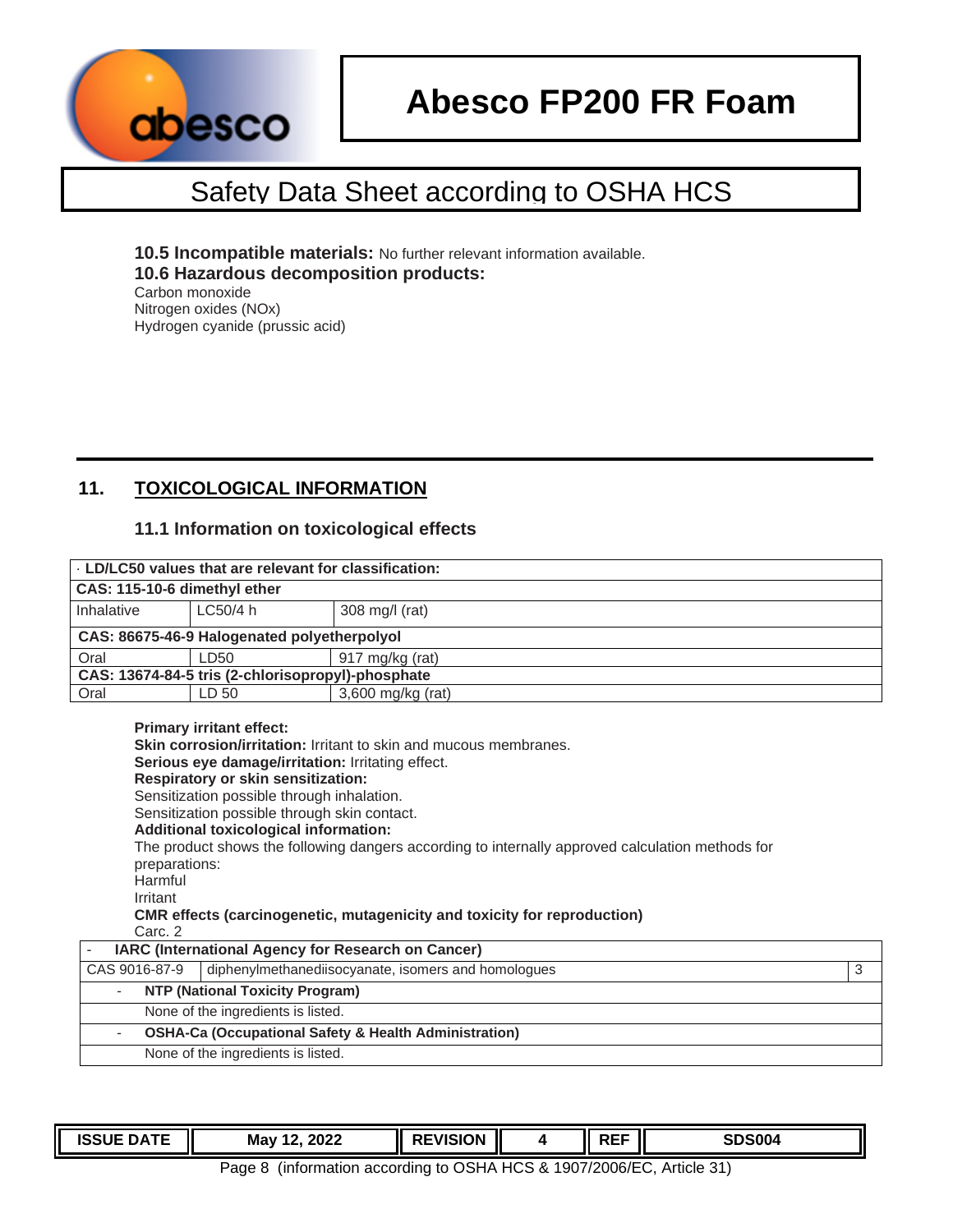

# **Abesco FP200 FR Foam**

## Safety Data Sheet according to OSHA HCS

## **12. ECOLOGICAL INFORMATION**

## **12.1 Toxicity**

**Aquatic toxicity:** No further relevant information available.

- **12.2 Persistence and degradability** No further relevant information available.
- **12.3 Bio accumulative potential** No further relevant information available

**12.4 Mobility in soil** No further relevant information available

## **Additional ecological information:**

**General notes:** 

Water hazard class 1 (Self-assessment): slightly hazardous for water

Do not allow undiluted product or large quantities of it to reach ground water, water course or sewage system.

## **12.5 Results of PBT and vPvB assessment**

**PBT:** Not applicable

**vPvB:** Not applicable

**12.6 Other adverse affects** No further relevant information available

## **13. Disposal considerations**

## **13.1 Waste Treatment Methods**

**Recommendation:** Must not be disposed of together with household garbage. Do not allow product to reach sewage system.

| European waste catalogue |                                                                                 |  |
|--------------------------|---------------------------------------------------------------------------------|--|
| 08 05 01*                | Waste isocyanates                                                               |  |
| 16 05 04*                | Gases in pressure containers (including halons) containing dangerous substances |  |

## **Uncleaned packaging:**

**Recommendation: Disposal must be made according to official regulations.** 

| <b>ISSUE DATE</b> | 2022<br>May | <b>EVISION</b> | <b>RFF</b><br>. .<br>ヽ–– | <b>SDS004</b> |
|-------------------|-------------|----------------|--------------------------|---------------|
|                   |             |                |                          |               |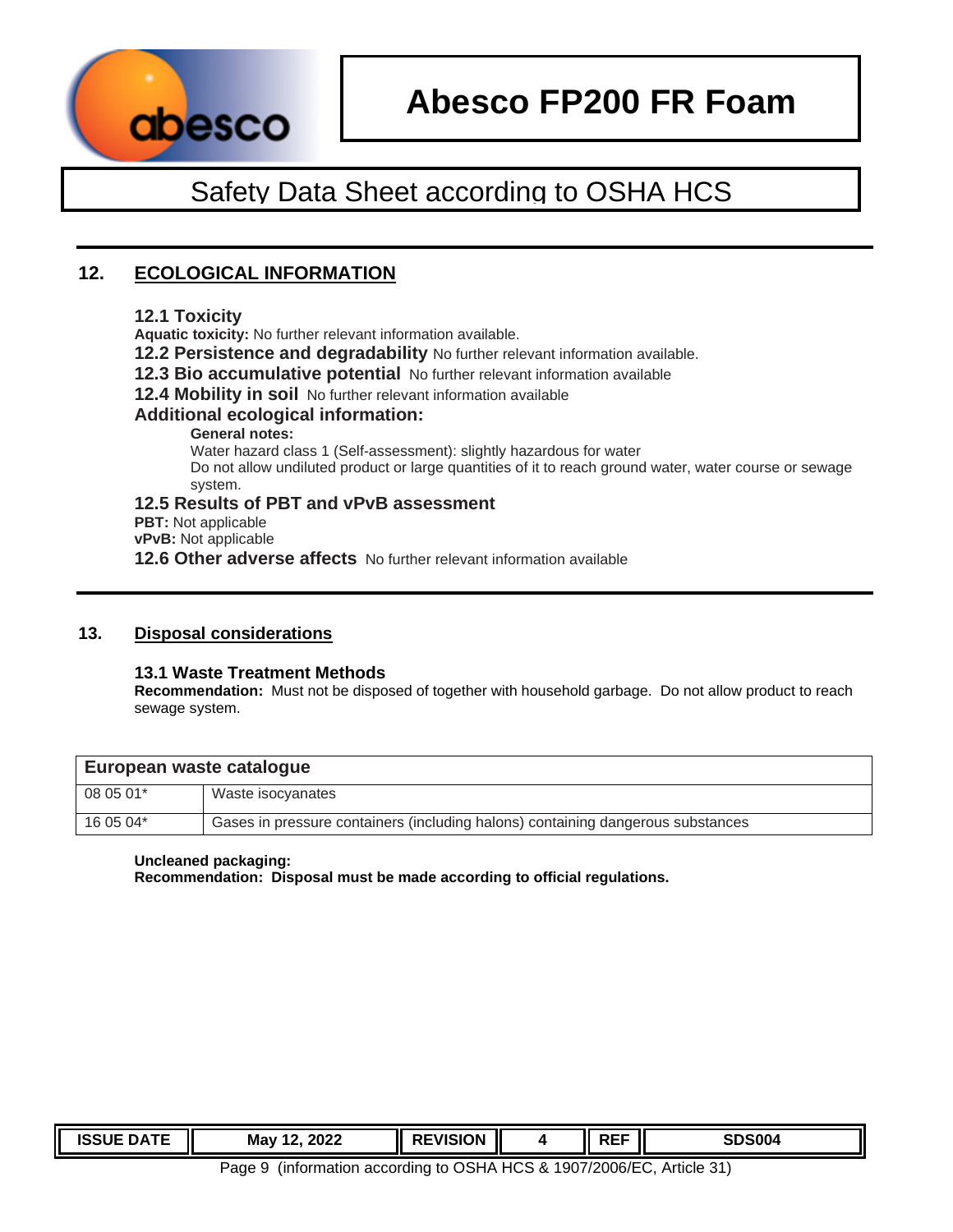

## **14. TRANSPORT INFORMATION**

| 14.1 UN-Number                           |                                                                                            |
|------------------------------------------|--------------------------------------------------------------------------------------------|
| <b>DOT</b>                               | <b>UN1950</b>                                                                              |
| ADR, IMDG, IATA                          | 1950                                                                                       |
| 14.2 UN proper shipping name             |                                                                                            |
| DOT, IATA                                | AEROSOLS, flammable                                                                        |
| <b>ADR</b>                               | 1950 AEROSOLS                                                                              |
| <b>IMDG</b>                              | <b>AEROSOLS</b>                                                                            |
| 14.3 Transport hazard class(es)          |                                                                                            |
| DOT, IMDG, IATA                          |                                                                                            |
| <b>Class</b>                             | 2.1                                                                                        |
| Label                                    | 2.1                                                                                        |
|                                          |                                                                                            |
| <b>ADR</b>                               |                                                                                            |
| Class:                                   | 5F<br>2<br>Gases                                                                           |
| Label                                    | 2.1                                                                                        |
| 14.4 Packing group                       |                                                                                            |
| ADR, DOT, IMDG, IATA                     | 2.03                                                                                       |
| <b>14.5 Environmental hazards:</b>       |                                                                                            |
| <b>Marine pollutant:</b>                 | <b>No</b>                                                                                  |
| 14.6 Special precautions for user        | <b>Warning: Gases</b>                                                                      |
| <b>EMS Number:</b>                       | $F-D, S-U$                                                                                 |
|                                          | 14.7 Transport in bulk according to Annex II of MARPOL73/78 & the IBC Code Not applicable. |
| <b>Transport/Additional information:</b> |                                                                                            |
| <b>ADR</b>                               |                                                                                            |
| <b>Limited Quantities (LQ)</b>           | 11                                                                                         |
| <b>UN "Model Regulation":</b>            | UN1950, Aerosols, 2.1                                                                      |

| Ш<br>Ш<br>. . | .<br><b>ΔL</b> | 2022<br><b>May</b><br>---<br>__<br>_____ | VISION<br>П | ---<br>-- | enenn<br>5UU4<br>э. |
|---------------|----------------|------------------------------------------|-------------|-----------|---------------------|
|               |                |                                          |             |           |                     |

Page 10 (information according to OSHA HCS & 1907/2006/EC, Article 31)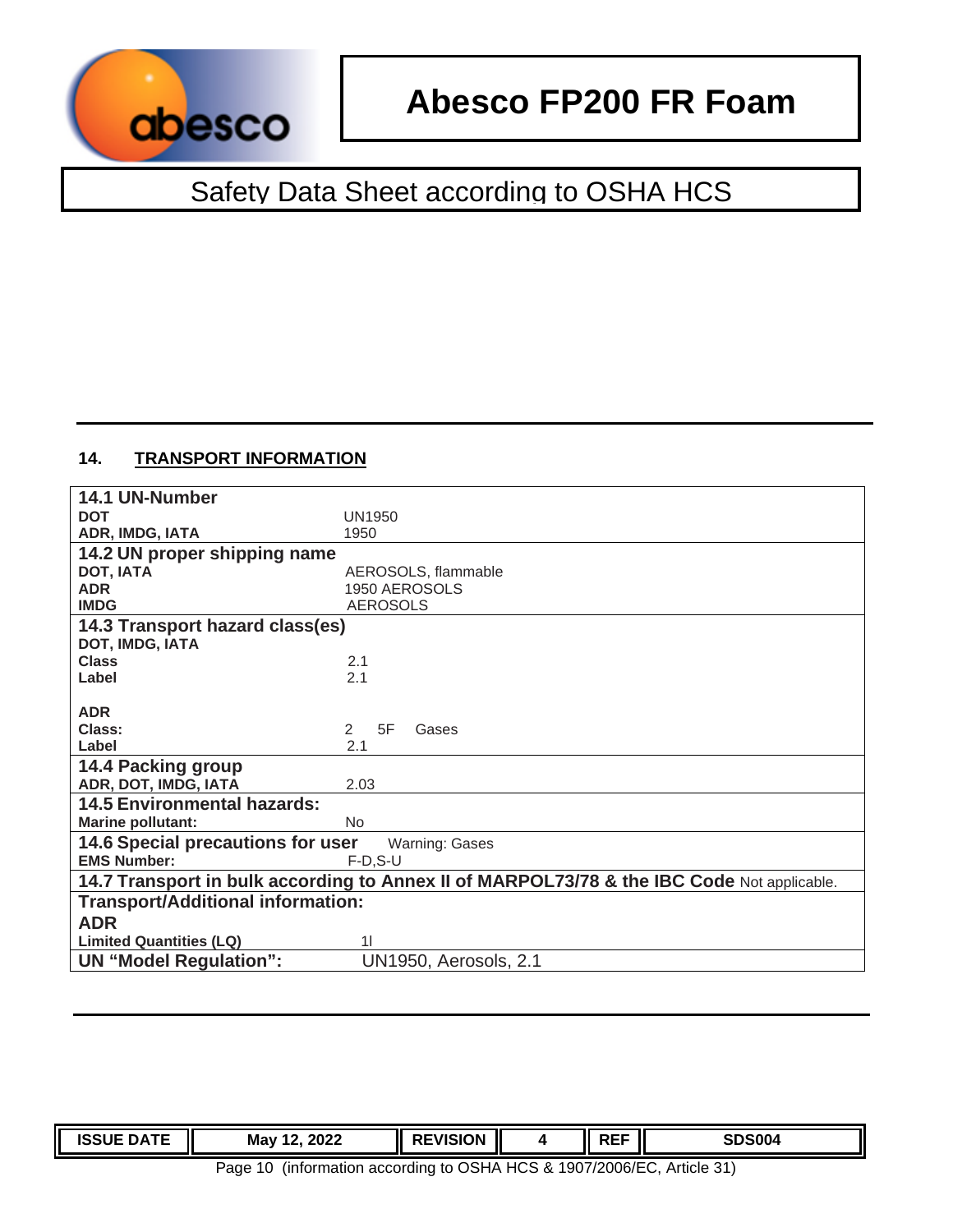

## **15. REGULATORY INFORMATION**

**15.1 Safety, health and environmental regulations/legislation specific for the substance or mixture:** No further information available

**15.2 Chemical safety assessment:** A Chemical Safety Assessment has not been carried out. **15.3 Sara** 

|                 |                                   | Section 355 (extremely hazardous substances):       |  |
|-----------------|-----------------------------------|-----------------------------------------------------|--|
|                 | None of the ingredient is listed. |                                                     |  |
| $\sim$          |                                   | Section 313 (Specific toxic chemical listings):     |  |
| 9016-87-9       |                                   | diphenylmethanediisocyanate, isomers and homologues |  |
| $\blacksquare$  |                                   | <b>TSCA (Toxic Substances Control Act):</b>         |  |
| CAS: 9016-87-9  |                                   | Diphenylmethanediisocyanate, isomers and homologues |  |
| CAS: 13674-84-5 |                                   | Tris(2-chlorisopropyl)-phosphate                    |  |
| CAS: 115-10-6   |                                   | Dimethyl ether                                      |  |

## **15.4 Proposition 65**

| - Chemicals known to cause cancer:                                |
|-------------------------------------------------------------------|
| None of the ingredients is listed.                                |
| Chemicals known to cause reproductive toxicity for females:       |
| None of the ingredients is listed.                                |
| - Chemicals known to cause reproductive toxicity for males:       |
| None of the ingredients is listed.                                |
| <b>Chemicals known to cause developmental toxicity:</b><br>$\sim$ |
| None of the ingredients is listed.                                |

## **15.5 Carcinogenic categories**

| - EPA (Environmental Protection Agency)                                    |                                                     |          |  |  |  |
|----------------------------------------------------------------------------|-----------------------------------------------------|----------|--|--|--|
| 9016-87-9                                                                  | diphenylmethanediisocyanate, isomers and homologues | $D;$ CBD |  |  |  |
| - TLV (Threshold Limit Value established by ACGIH)                         |                                                     |          |  |  |  |
| None of the ingredients is listed.                                         |                                                     |          |  |  |  |
| NIOSH-Ca (National Institute for Occupational Safety and Health)<br>$\sim$ |                                                     |          |  |  |  |
| None of the ingredients is listed.                                         |                                                     |          |  |  |  |

## - **GHS label elements**

The product is classified and labelled according to the Globally Harmonized System (GHS).

- **Hazard pictograms** 

| -----<br>100110<br>-115.<br>เจอบเ | May<br>2022<br>$\overline{\phantom{a}}$ | VISION | DEE<br>… | <b>SDS004</b> |
|-----------------------------------|-----------------------------------------|--------|----------|---------------|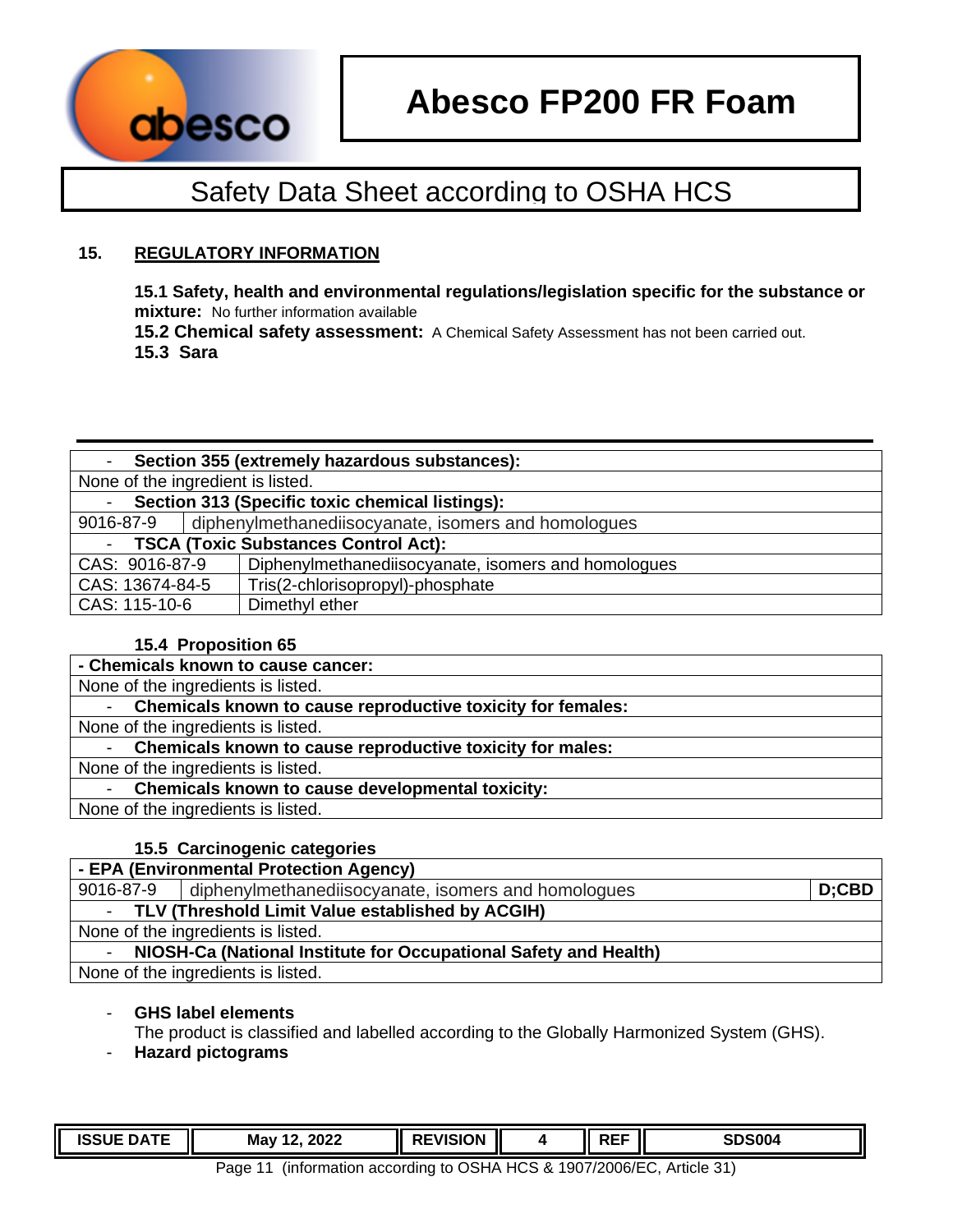

# **Abesco FP200 FR Foam**

## Safety Data Sheet according to OSHA HCS



- **Signal Word** Danger
- **Hazard determining components of labelling:**  diphenylmethanediisocyanate, isomers and homologues

## - **Hazard Statements**

This information is based on our present knowledge. However, this shall not constitute a guarantee for any specific product features and shall not establish a legally valid contractual relationship.

H220 Extremely flammable gas

H280 Contains gas under pressure; may explode if heated.

H302 Harmful if swallowed.

H315 Causes skin irritation.

H317 May cause an allergic skin reaction.

H319 Causes serious eye irritation.

H332 Harmful if inhaled.

H334 May cause allergy or asthma symptoms or breathing difficulties if inhaled.

H335 May cause respiratory irritation.

H351 Suspected of causing cancer.

H373 May cause damage to organs through prolonged or repeated exposure.

## **Precautionary Statements**

Obtain special instructions before use.

Keep out of reach of children.

Keep away from heat, hot surfaces, sparks, open flames and other ignition sources. No smoking.

Do not spray on an open flame or other ignition source.

Do not pierce or burn, even after use.

In case of inadequate ventilation wear respiratory protection (a protective mask with an appropriate gas filter – i.e. type A1 according to standard EN 14387).

Wear protective gloves / protective clothing / eye protection.

Do not breath vapors / spray.

IF ON SKIN: Wash with plenty of water / soap.

IF IN EYES: Rinse cautiously with water for several minutes. Remove contact lenses, if present and easy to do. Continue rinsing.

IF exposed or concerned: Get medical advice / attention.

IF INHALED: Remove person to fresh air and keep comfortable for breathing.

Protect from sunlight. Do not expose to temperatures exceeding 50° C / 122° F.

Dispose of container to in accordance with local / regional / national / international regulation.

| <b>ISSUE DATE</b> | 2022<br>Mav 1 $^{\circ}$ | <b>REVISION</b> |  | ---<br>'⊢⊦<br>∼ | <b>SDS004</b><br>SD. |
|-------------------|--------------------------|-----------------|--|-----------------|----------------------|
|-------------------|--------------------------|-----------------|--|-----------------|----------------------|

Page 12 (information according to OSHA HCS & 1907/2006/EC, Article 31)